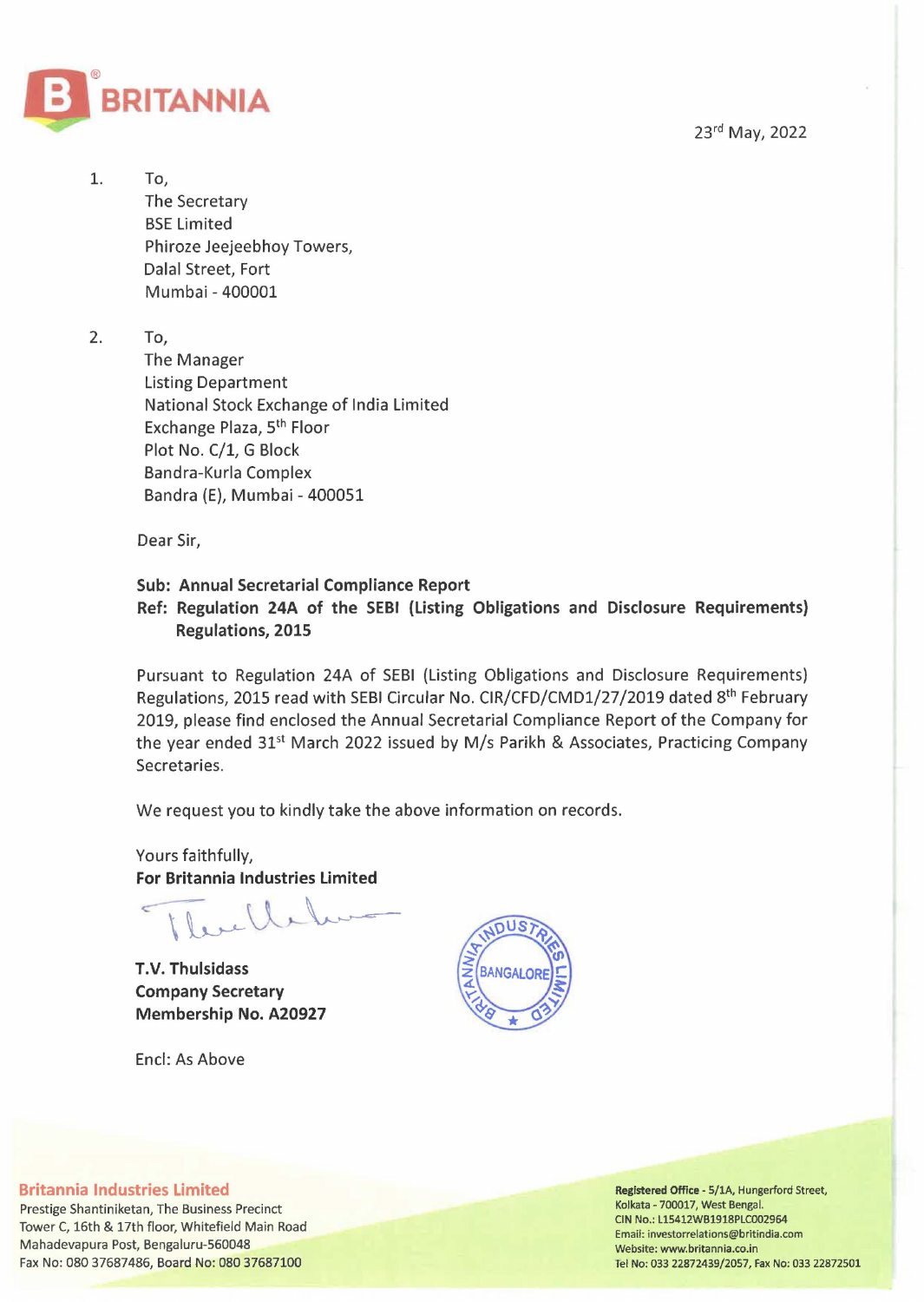

Secretarial Compliance Report of Britannia Industries Limited for the year ended 31st March, 2022

**To, The Board of Directors Britannia Industries Limited 5/1A, Hungerford Street, Kolkata, West Bengal -700017** 

We Parikh & Associates have examined:

- a) all the documents and records made available to us and explanation provided by Britannia Industries Limited ("the listed entity"),
- b) the filings/ submissions made by the listed entity to the stock exchanges,
- c) Website of the listed entity,
- d) any other document/ filing, as may be relevant, which has been relied upon to make this certification,

for the year ended 31st March, 2022 ("Review Period") in respect of compliance with the provisions of :

- a) the Securities and Exchange Board of India Act, 1992 ("SEBI Act") and the Regulations, circulars, guidelines issued thereunder; and
- b) the Securities Contracts (Regulation) Act, 1956 ("SCRA"), rules made thereunder and the Regulations, circulars, guidelines issued thereunder by the Securities and Exchange Board of India ("SEBI");

The specific Regulations, whose provisions and the circulars/ guidelines issued thereunder, have been examined, include:-

- a) The Securities and Exchange Board of India (Listing Obligations and Disclosure Requirements ) Regulations, 2015;
- b) The Securities and Exchange Board of India (Issue of Capital and Disclosure Requirements) Regulations, 2018; (Not applicable to the company during the review period)
- c) The Securities and Exchange Board of India (Substantial Acquisition of Shares and Takeovers) Regulations, 2011;
- d) The Securities and Exchange Board of India (Buyback of Securities) Regulations, 2018; (Not applicable to the company during the review period)
- e) The Securities and Exchange Board of India (Share Based Employee Benefits) Regulations, 2014 and Securities and Exchange Board of India (Share Based Employee Benefits and Sweat Equity) Regulations, 2021;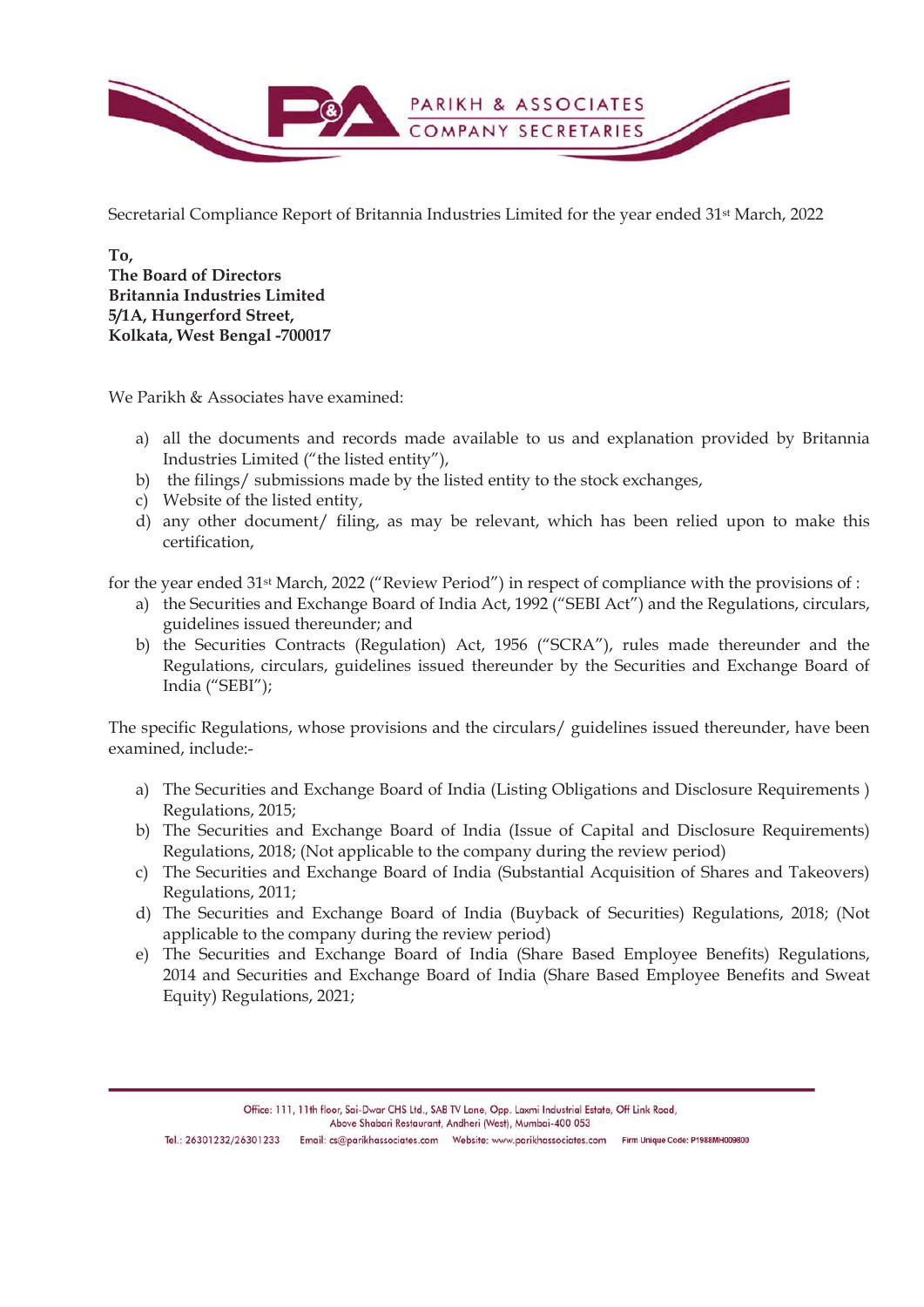- f) The Securities and Exchange Board of India (Issue and Listing of Debt Securities) Regulations, 2008 and The Securities and Exchange Board of India (Issue and Listing of Non-Convertible Securities) Regulations, 2021;
- g) The Securities and Exchange Board of India (Issue and Listing of Non-Convertible Redeemable Preference Shares) Regulations, 2013 and The Securities and Exchange Board of India (Issue and Listing of Non-Convertible Securities) Regulations, 2021; (Not applicable to the company during the review period)
- h) The Securities and Exchange Board of India (Prohibition of Insider Trading) Regulations, 2015;
- i) The Securities and Exchange Board of India (Depositories and Participant) Regulations, 2018;

and circulars/ guidelines issued thereunder;

and based on the above examination and considering the relaxations granted by the Ministry of Corporate Affairs and Securities and Exchange Board of India warranted due to the spread of the COVID-19 pandemic, We hereby report that, during the Review Period:

a) The listed entity has complied with the provisions of the above Regulations and circulars/ guidelines issued thereunder, except in respect of matters specified below:-

| Sr. | Compliance                | <b>Deviations</b> | Observations/  |  |  |
|-----|---------------------------|-------------------|----------------|--|--|
| No. | Requirement               |                   | Remarks of the |  |  |
|     | (Regulations / circulars/ |                   | Practicing     |  |  |
|     | guidelines including      |                   | Company        |  |  |
|     | specific clause)          |                   | Secretary      |  |  |
|     |                           |                   |                |  |  |
| NH. |                           |                   |                |  |  |

- b) The listed entity has maintained proper records under the provisions of the above Regulations and circulars/ guidelines issued thereunder in so far as it appears from our examination of those records.
- c) The following are the details of actions taken against the listed entity/ its promoters/ directors/ material subsidiaries either by SEBI or by Stock Exchanges (including under the Standard Operating Procedures issued by SEBI through various circulars) under the aforesaid Acts/ Regulations and circulars/ guidelines issued thereunder:

| Sr.        | Action   | Details of violation | Details of action                                       | Observations/                                                 |  |  |
|------------|----------|----------------------|---------------------------------------------------------|---------------------------------------------------------------|--|--|
| No.        | taken by |                      | taken E.g. fines,<br>warning letter,<br>debarment, etc. | remarks of the<br>Practicing<br>Company<br>Secretary, if any. |  |  |
| <b>NIL</b> |          |                      |                                                         |                                                               |  |  |